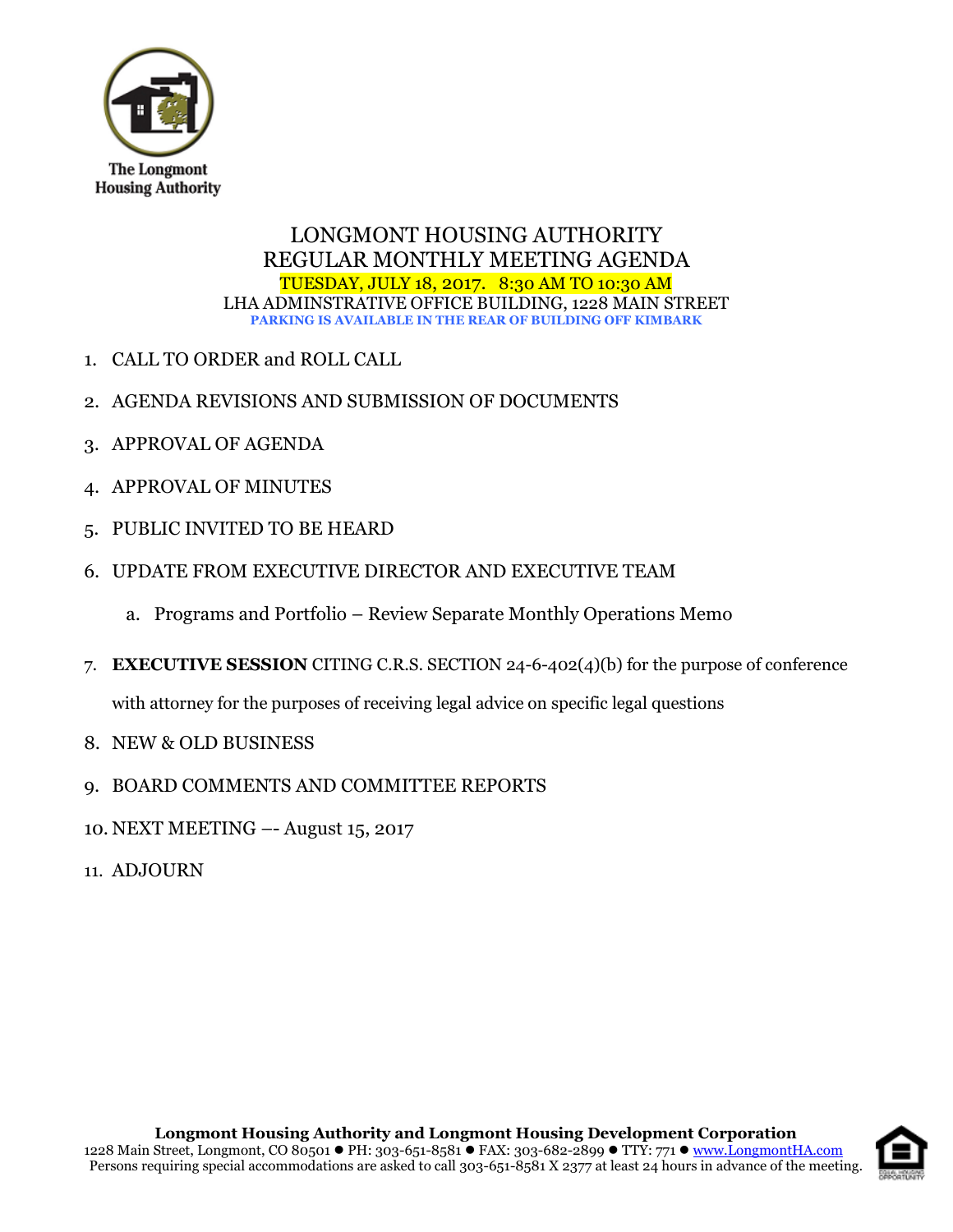

Date: July 11, 2017 To: Michael Reis, Executive Director From: Krystal Winship Erazo, Director of Operations RE: Status of Programs and Portfolio, Operations for June 13 through July 11, 2017

## PORTFOLIO

- 99.1% Year to Date Occupancy excluding the Suites, 95.2% including the Suites: Current Vacancies AMN: 0 AM: 0, Briarwood: 0, Lodge: 2, Hearthstone: 0, Spring Creek: 0, VP: 1. Suites: 4 (80 of 81 units are LIHTC qualified. 1 unit is URA applicable as over-income, 4 previously qualified units are vacant, scheduled to lease in July.
- **Aspen Meadows:** discussion with Boston Capital disposition team to value property to inform financing options for 2018.
- **Aspen Meadows Neighborhood:** no major activity to report, 1 unit turn in June.
- **Lodge and Hearthstone at Hover Crossing:** Submitted Request for Reserves for Replacement to HUD June 26 for exterior paint. Hearthstone drainage repair scheduled for August. Replace stone capstones at gazebos scheduled in July.
- **Suites Rehab/Operations:** Final stages of rehab. Elevator upgrades in process, restriping completed, remaining FF&E purchases in process. Final GC draw to process in July, Final LHA draw to process August.

#7109: Remediation is complete, insurance claim in process, qualifying applicant.

Postponed Grand re-opening, Post-rehab plans: including staffing new Community Assistant position, staff retreat for program development pending recommendations from attorney investigation.

- **Spring Creek**: 9 months of sustained 100% occupancy, beginning annual resident recertifications. Electronic Car Charge station complete, entrance sign installed, fan remotes solution and  $a/c$ adjustments in progress. The community, including the garden, is thriving.
- **1228 Main:** Replacement A/C install scheduled July 10, parking lot seal and re-stripe scheduled in July.
- $\blacksquare$  615 Main: no activity to report.
- **Uillage Place:** Parking lot resurface and stripe estimate received, anticipated reserve expense for late August. Resident gifted patio umbrellas, cushions and flower pots for west patio.
- **Nextlight** has been installed and is in service at Aspen Meadows/Neighborhood and Village Place. Spring Creek, Hearthstone and Lodge are scheduled for August install, and the Suites following.

#### **OPERATIONS**

- **Insurance Renewals for D&O effective August 1, Property Insurance Renewals effective September 1.**
- Accounting Division has implemented various improvements: Financial Training for staff by division, implemented, delegated and trained on remote deposits and tenant accounting for all community managers, leading software transition process to YARDI anticipated by end of 2016.
- Annual Performance Evaluations of Staff scheduled in August.